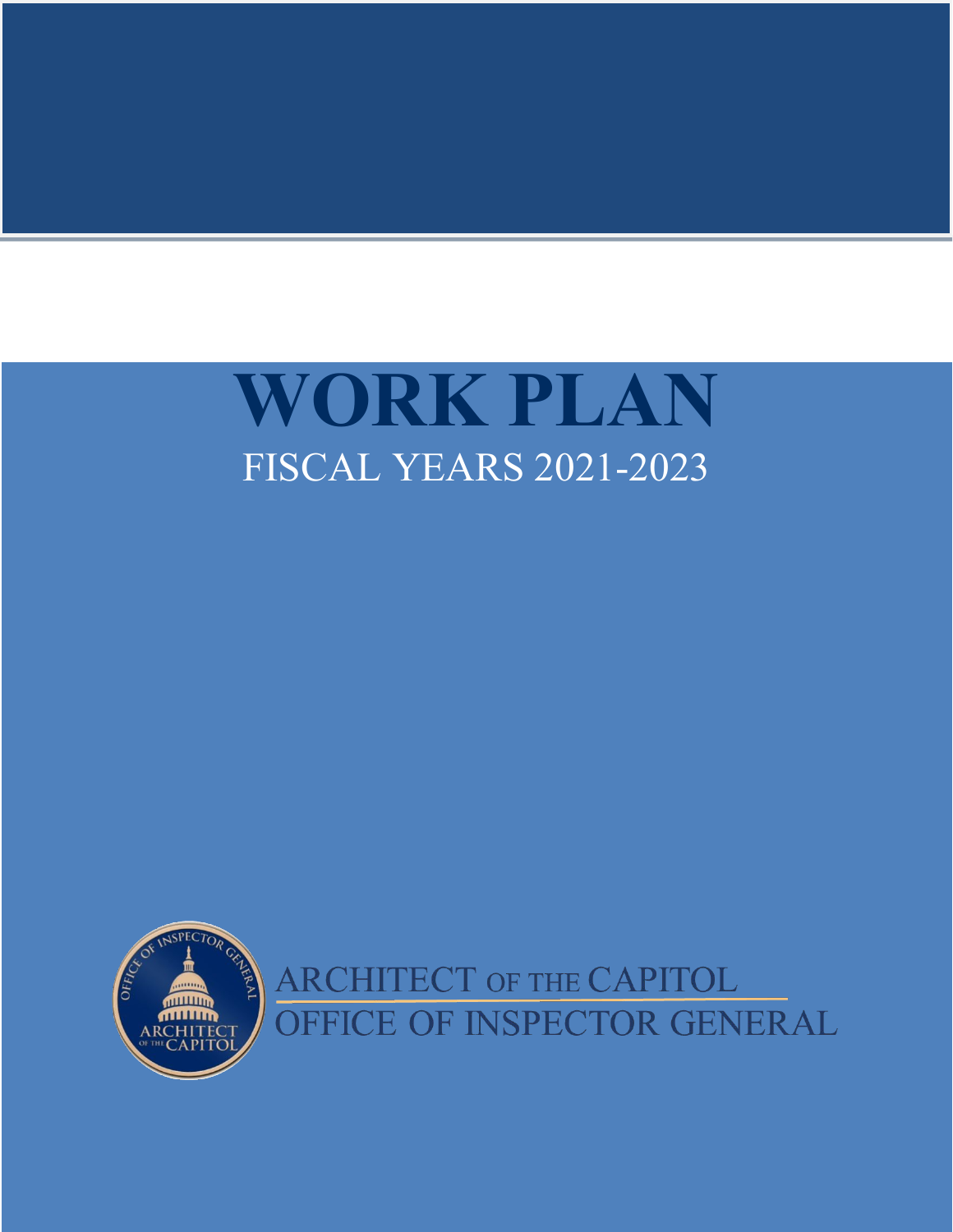#### **Message from the Inspector General**



I am pleased to present the Office of Inspector General (OIG) three-year work plan for Fiscal Years (FYs) 2021–2023. This publication describes the audits, inspections, evaluations and follow-up activities planned in support of the OIG's vision and mission. These activities will advance our oversight agenda for the Architect of the Capitol (AOC).

The AOC OIG is dedicated to delivering timely, impactful and high-quality work products that promote accountability, efficiency and effectiveness; working with stakeholders to hold accountable those who engage in fraud, waste and abuse; communicating effectively to support informed decision-

making and effect positive change; and increasing collaboration to increase the benefits of the OIG's work.

The AOC OIG's goal is to ensure that our work strengthens accountability and integrity and promotes positive change within the AOC.

The AOC OIG uses several criteria to identify the activities to focus on each year, including:

- AOC OIG goals and objectives;
- Management Opportunities and Performance Challenges facing the AOC as identified each fiscal year by the AOC OIG;
- Stakeholder priorities that promote efficiency and effectiveness in the execution of AOC programs and operations;
- Results from organizational risk assessments;
- Congressional mandates; and
- Availability of resources and expertise.

This work plan will evolve, as necessary, to ensure that the OIG oversight operations remain relevant, timely and responsive to the priorities of the AOC and Congress.

We look forward to continuing to work with the AOC and the Congress in meeting our goals and fulfilling our mission.

 $\neq \varnothing$ 

Chris P. Failla Inspector General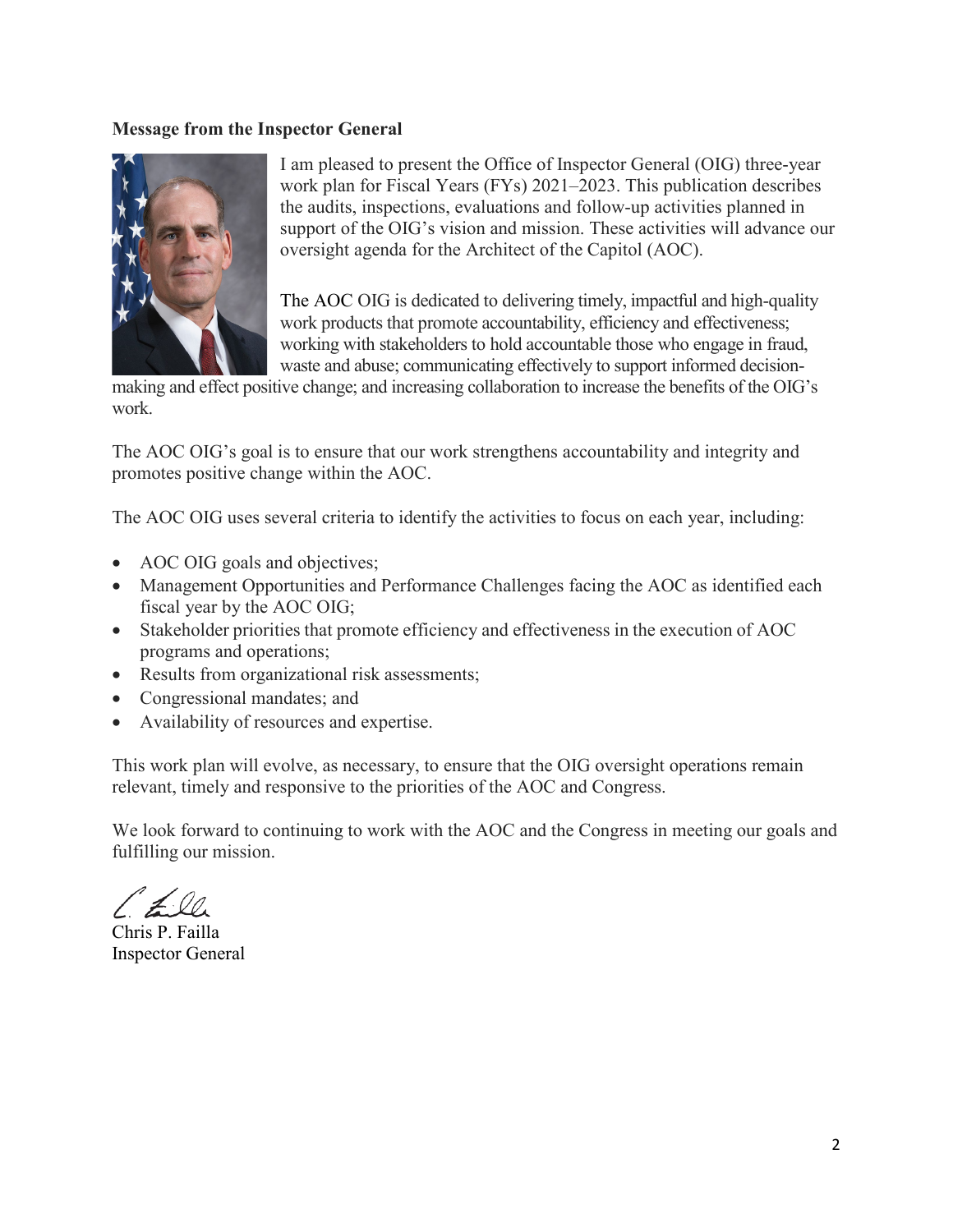

## **OUR VISION**

The OIG is a high-performing team, promoting positive change and striving for continuous improvement in AOC programs and operations. We foster an environment that inspires AOC workforce trust and confidence in our work.

# **OUR MISSION**

The OIG promotes efficiency and effectiveness, and economy to deter and prevent fraud, waste, abuse and mismanagement in AOC programs and operations. We do this through value-added, transparent, impactful, and independent audits, inspections and evaluations, and investigations. We strive to positively affect the AOC and benefit the taxpayer while keeping the AOC and Congress fully informed.

# **OUR VALUES**

## **Teamwork**

We work and communicate with each other cooperatively and respectfully to achieve the greater goals of the AOC.

## **Integrity**

We demonstrate our honesty, sincerity and dependability to earn the trust of those we serve.

### **Professionalism**

We adhere to the highest standards of quality and competency for the work we do.

## **Pride**

We derive great satisfaction from the work we do and in the honor of serving Congress, the Supreme Court, and the American people every day.

## **Safety**

We exercise responsibility for ourselves and those around us to promote the safety, security and well-being of our team and our customers.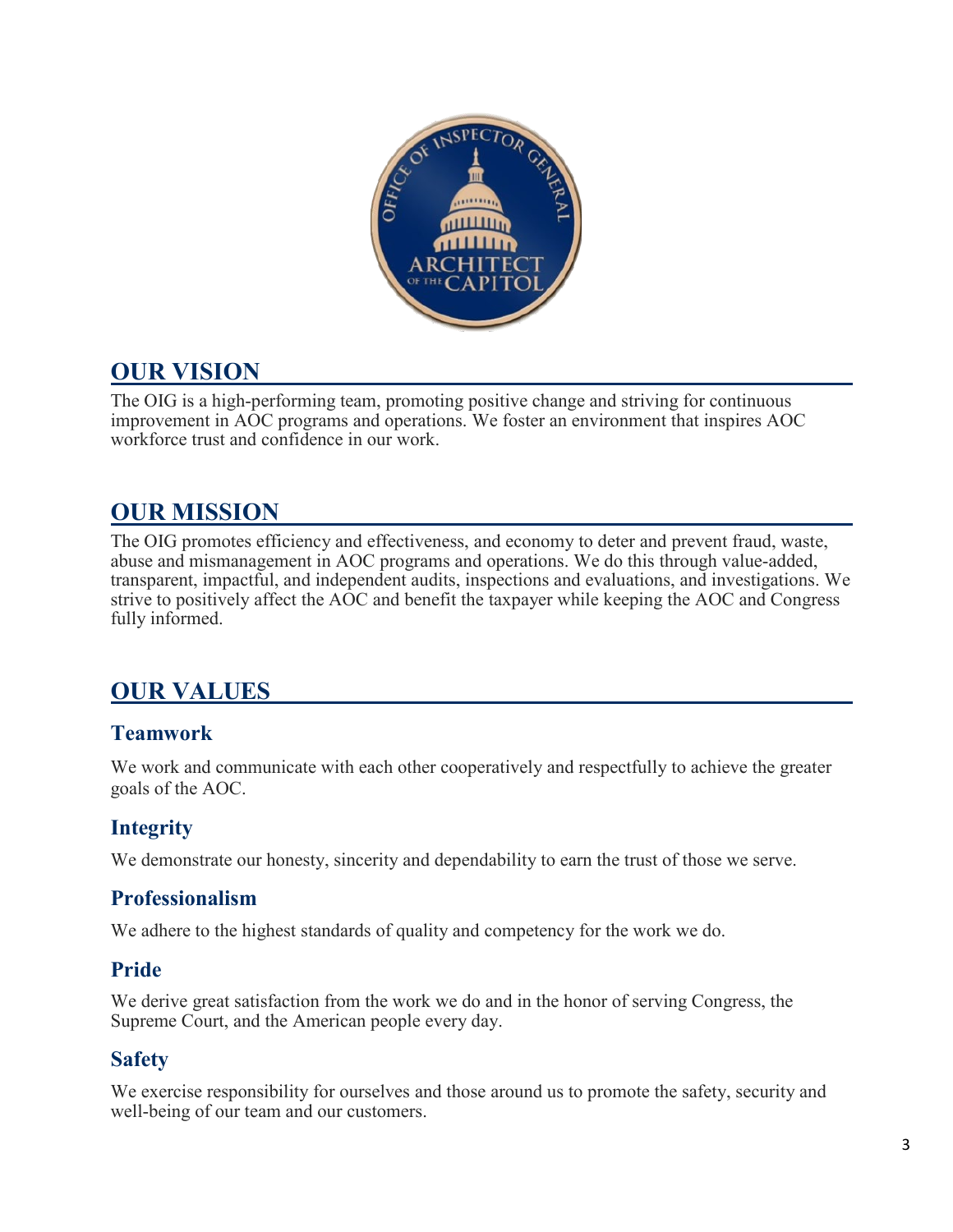### **Contents**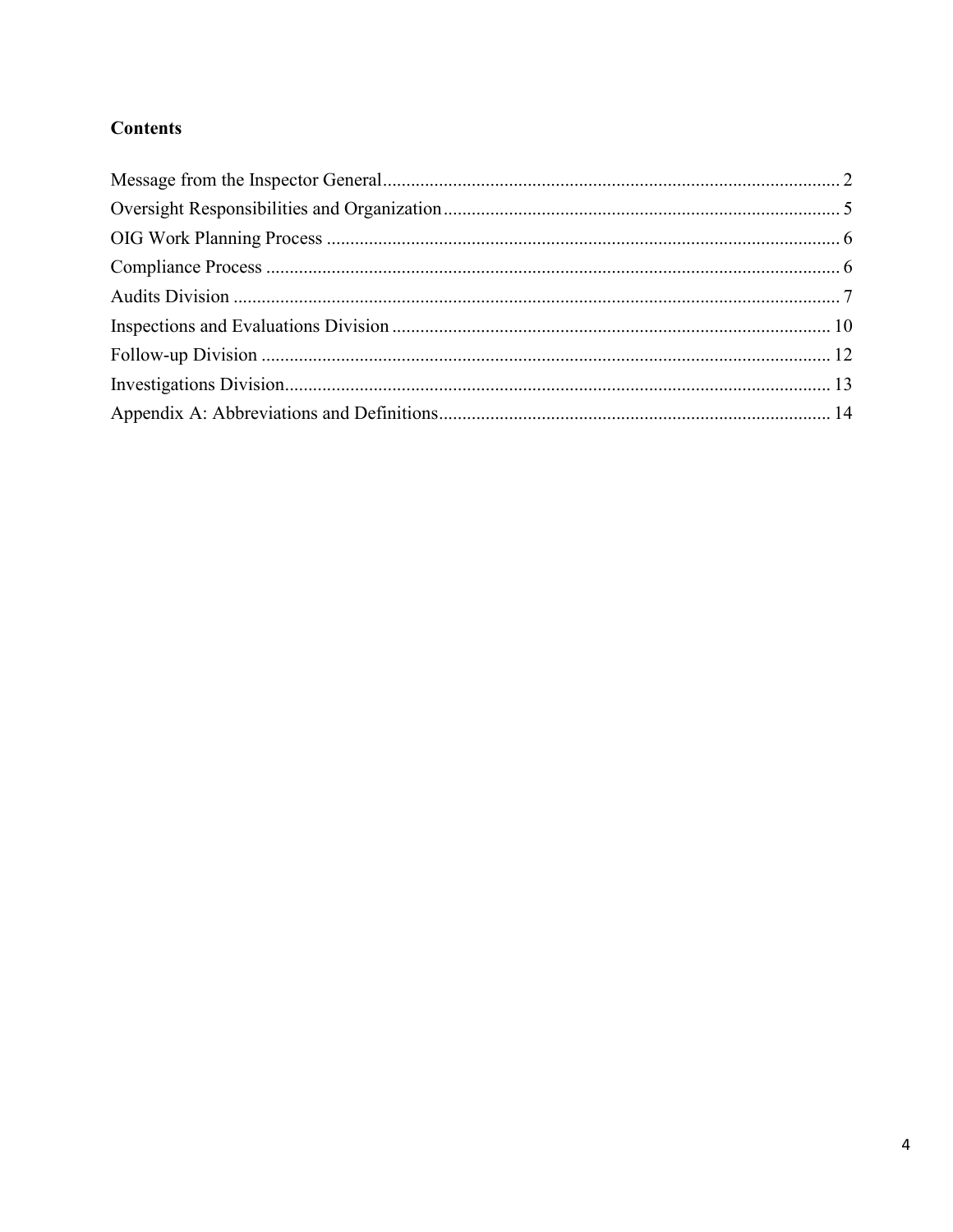#### <span id="page-4-0"></span>**Oversight Responsibilities and Organization**

Permanent authority for the care and maintenance of the United States Capitol by the AOC derives from Section 1811 of Title 2 of the United States Code. The AOC is responsible for the maintenance, operation, development and preservation of more than 18.4 million square feet of buildings and more than 570 acres of grounds. This includes the U.S. Capitol, House and Senate office buildings, the U.S. Capitol Visitor Center, the Library of Congress, the Supreme Court of the United States, the U.S. Botanic Garden, the Capitol Power Plant and other facilities. The AOC also provides professional expertise with regard to the preservation of architectural and artistic elements entrusted to its care and provides recommendations concerning design, construction, and maintenance of the facilities and grounds. The AOC is also responsible for the upkeep and improvement of the U.S. Capitol Grounds and the support of the quadrennial inaugural ceremonies and other ceremonies held on the Capitol campus.

The AOC OIG's mandate is broad and comprehensive, involving oversight of the full scope of AOC programs and operations, including more than 2,200 employees and funded via annual appropriations of approximately \$733.7 million.

The AOC Inspector General (IG) Act of 2007, 2 U.S.C. § 1808, establishes the OIG as an independent, objective office within the AOC and applies certain sections of the IG Act of 1978, as amended, that detail the IG's duties and authorities and establishes employee protections from retaliation for contacting the OIG or participating in OIG activities. The IG reports to and is under the general supervision of the Architect of the Capitol. The OIG's duties are to:

- (1) Conduct, supervise and coordinate audits and investigations relating to AOC programs and operations.
- (2) Review existing and proposed legislation and regulations that impact AOC programs and operations and comment in the Semiannual Report regarding the impact on the economy and efficiency or the prevention and detection of fraud and abuse of such legislation and regulations.
- (3) Recommend policies for AOC activities to promote economy and efficiency or prevent and detect fraud and abuse in its programs and operations.
- (4) Provide a means of keeping the AOC and Congress fully and currently informed about problems and deficiencies relating to the administration of AOC programs and operations and the need for and progress of corrective action. This is generally done by issuing a Semiannual Report to the Architect of the Capitol and Congress.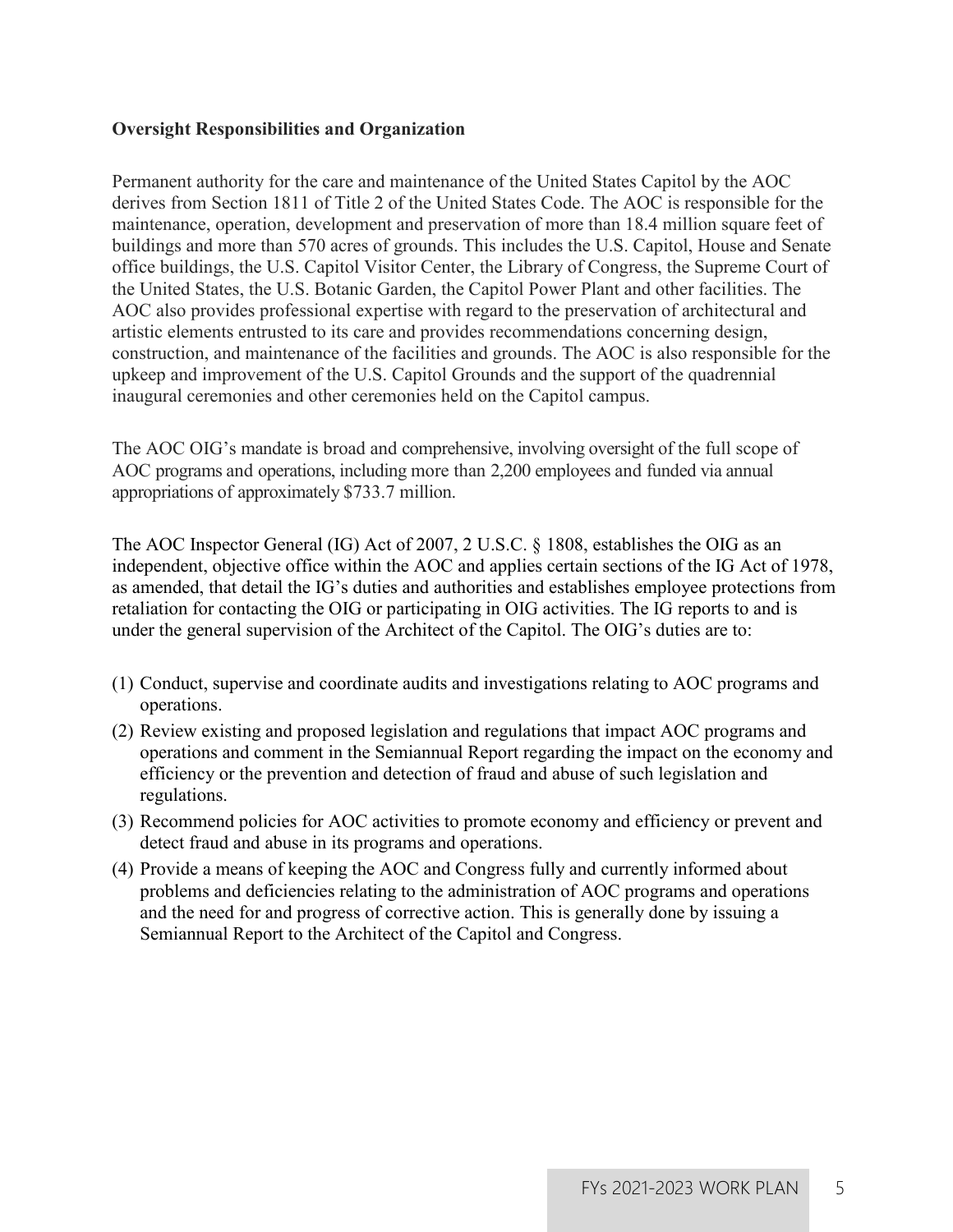#### <span id="page-5-0"></span>**OIG Work Planning Process**

The AOC OIG assesses relative risks in the programs for which it has oversight authority and does so to identify areas most in need of attention and, accordingly, to set priorities for the sequence and proportion of resources to be allocated. This work plan identifies the projects, priorities and initiatives that will support the AOC OIG's ability to achieve its goals and objectives through fiscal year 2023 by:

- Providing independent products and services that promote integrity and positive change;
- Engaging stakeholders to conduct effective oversight and addressing AOC priorities and challenges; and
- Strengthening the AOC OIG's workforce and internal operations.

Work planning is a dynamic process, and adjustments are made throughout the year to meet priorities, stakeholder expectations and to anticipate and respond to emerging issues with the resources available. The projects and plans presented in this work plan are contingent upon availability of funds, budget decisions, and priorities and are, therefore, subject to revision.

#### <span id="page-5-1"></span>**Compliance Process**

Implementing recommendations issued by the AOC OIG to correct problems and vulnerabilities identified in the course of an audit, inspection, evaluation or other review is one of the most important effects of the AOC OIG's oversight activities. After a final report is issued, each entity assigned with corrective action must respond in writing to the formal recommendations in the published report. When AOC management agrees to implement a recommendation, it is considered resolved. A recommendation is closed once the AOC OIG determines that the recommended action has been completed. Benefits of implemented recommendations include improved physical and information security, stronger management and internal controls and accountability, more efficient programs and operations, and monetary benefits from questioned costs and funds that can be put to better use. The AOC OIG also carries out follow-up reviews, which generally are conducted 6 to 36 months following the completion of an audit, inspection, or evaluation. The follow-up process reviews the implementation of recommendations in the original report to determine whether all necessary corrective actions were implemented, as reported.

Recommendations that have not been implemented are reissued in the follow-up report, along with recommendations on additional problems and vulnerabilities identified in the course of the followup.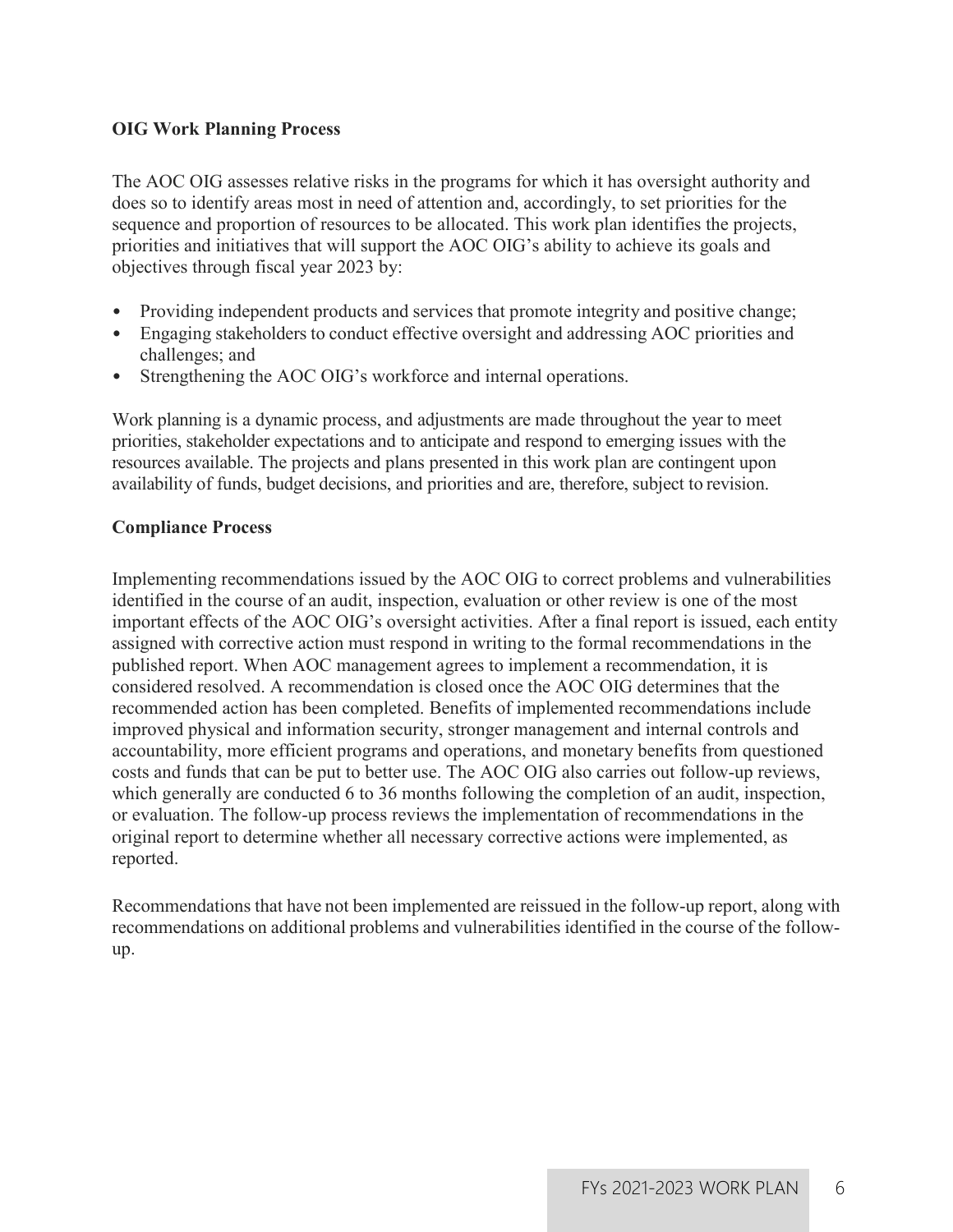#### <span id="page-6-0"></span>**Audits Division**

The Audits Division (AUD) is responsible for conducting audits and program and performance assessments of the management and financial operations of the AOC, including their financial statements, construction projects and operations, information security, internal operations, external activities funded by the AOC and etc. Many of the projects that AUD performs each year focus on high-risk management challenges within the AOC to include construction management. Because of limited resources, AUD generally focuses its work on high-cost programs, key management challenges and vital operations that will provide AOC managers with information that can assist them in identifying additional risk areas and making sound operational decisions. In addition to performing discretionary work, AUD uses a significant amount of its resources to fulfill mandatory requirements, such as the annual financial statement and construction audits, or to respond to congressional and AOC requests.

| <b>FY21 Audits Division</b>                                         |                                                                                                                                                                                                                                      |                            |                                |
|---------------------------------------------------------------------|--------------------------------------------------------------------------------------------------------------------------------------------------------------------------------------------------------------------------------------|----------------------------|--------------------------------|
| <b>Title</b>                                                        | <b>Objective</b>                                                                                                                                                                                                                     | AOC<br><b>Jurisdiction</b> | <b>Risk</b><br><b>Category</b> |
| <b>AUD Contracted Audits</b>                                        |                                                                                                                                                                                                                                      |                            |                                |
| <b>FY21 Financial</b><br><b>Statement Audit</b>                     | Our objective is to assess AOC Financial<br>Statements as of and for the year ending<br>September 30, 2021. We will serve as the<br>Contracting Officer's Representative (COR)<br>on this contract.                                  | <b>CFO</b>                 | Internal<br>Control            |
| Pre-award and Award<br><b>Phase of Construction</b><br>Contracts    | Our objective is to assess the AOC<br>compliance with federal laws, regulations,<br>and AOC Policies and Procedures for the<br>Pre-award and Award Phase of Construction<br>Contracts. We will serve as the COR on this<br>contract. | <b>CAO/PPM</b>             | Program<br>& Project           |
| <b>CHOBr</b> Project<br>Request for Equitable<br><b>Adjustments</b> | Our objective is to review the Contractor's<br>cost support data and determine whether the<br>claimed costs are allowable and attributable<br>to an AOC request. We will serve as the<br>COR on this contract.                       | PPM/HOB                    | Program<br>& Project           |
| <b>CHOBr</b> Project<br><b>Materials</b><br><b>Substitutions</b>    | Our objective is to determine if the materials<br>used for the Cannon House Office Building<br>Renewal (CHOBr) project complied with<br>contract requirements. We will serve as the<br>COR on this contract.                         | PPM/HOB                    | Program<br>& Project           |
| <b>AUD Peer Reviews</b>                                             |                                                                                                                                                                                                                                      |                            |                                |
| <b>External Peer Review</b><br>of AOC OIG Audit<br>Division         | The Federal Maritime Commission OIG will<br>review the system of quality control for our<br>audit organization.                                                                                                                      | <b>OIG</b>                 | Internal<br>Control            |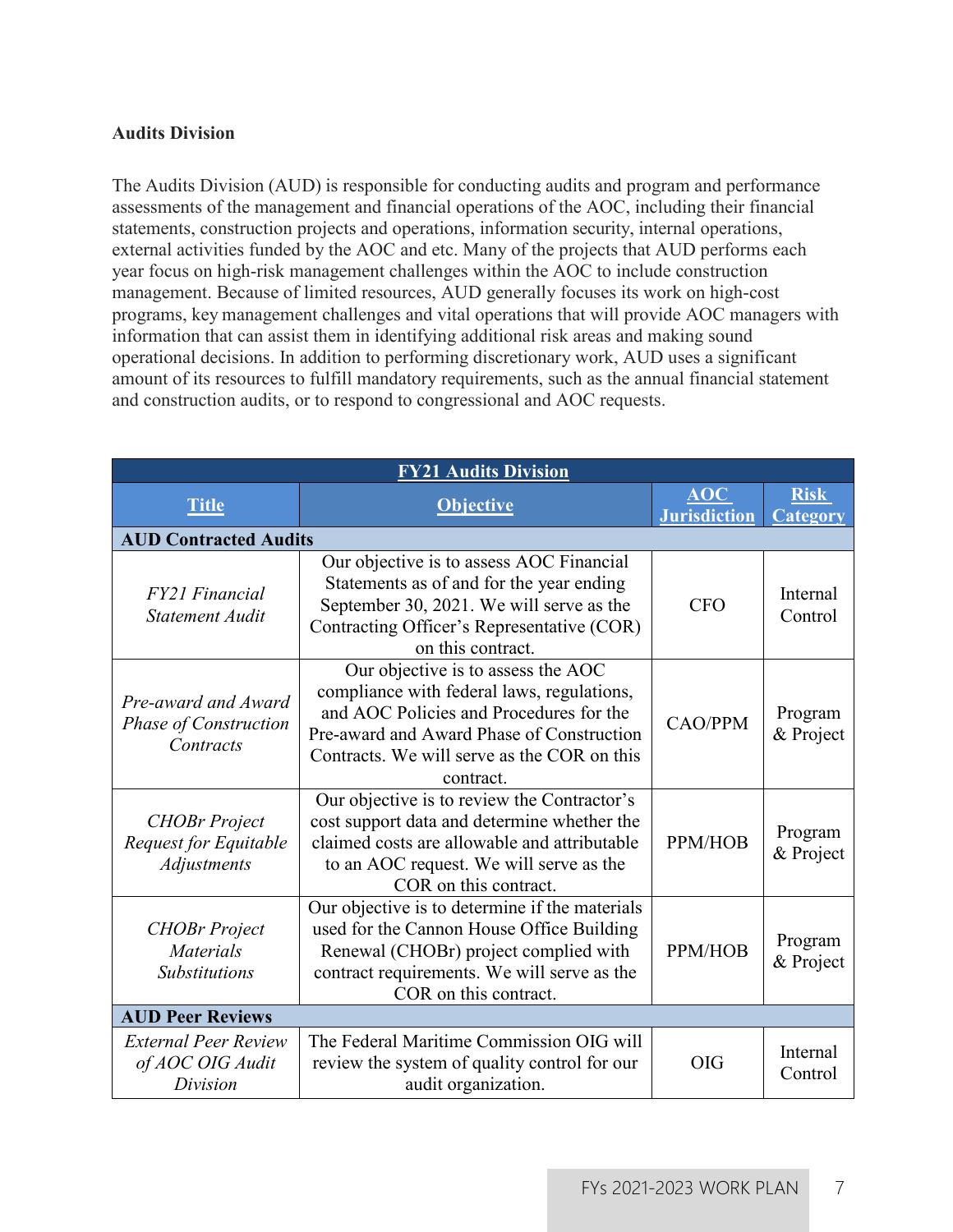| <b>External Peer Review</b>                                                     | The AOC OIG will review the system of<br>quality control for audit organization of<br>Government Accountability Office OIG.                                                                                                                             | <b>CIGIE</b> | Internal<br>Control  |
|---------------------------------------------------------------------------------|---------------------------------------------------------------------------------------------------------------------------------------------------------------------------------------------------------------------------------------------------------|--------------|----------------------|
| <b>Research and Analysis Projects</b>                                           |                                                                                                                                                                                                                                                         |              |                      |
| <b>Facilities</b><br>Maintenance/Deferred<br>Maintenance                        | Our objective is to determine whether AOC<br>strategies for performing preventive<br>maintenance and managing the deferred<br>maintenance backlog are effective.                                                                                        | <b>AOC</b>   | Program<br>& Project |
| <b>AOC</b> Contract Close-<br>Outs                                              | Our objective is to assess the AOC<br>compliance with federal laws, regulations,<br>and AOC policies and procedures for<br>contract closeouts.                                                                                                          | CAO          | Internal<br>Control  |
| Labor Hours Charged<br>to AOC Work Orders                                       | Our objective is to verify the proper<br>recording of labor hours charged to AOC<br>work orders for all jurisdictions.                                                                                                                                  | Various      | Program<br>& Project |
| <b>Perimeter Security</b><br>Infrastructure for<br><b>Construction Projects</b> | Our objective is to assess the AOC Office of<br>Security Programs compliance with AOC<br>policies and procedures for Perimeter<br>Security Infrastructure for Construction<br>Projects.                                                                 | <b>OSP</b>   | Program<br>& Project |
|                                                                                 | <b>FY22 Audits Division</b>                                                                                                                                                                                                                             |              |                      |
| <b>AUD Contracted Audits</b>                                                    |                                                                                                                                                                                                                                                         |              |                      |
| <b>FY22 Financial</b><br><b>Statement Audit</b>                                 | Our objective is to assess AOC Financial<br>Statements as of and for the year ending<br>September 30, 2022. We will serve as the<br>COR on this contract.                                                                                               | <b>CFO</b>   | Internal<br>Control  |
| <b>Construction Project's</b><br><b>Materials</b>                               | Our objective is to determine if the materials<br>used for the construction project complied<br>with contract requirements.<br>We will serve as the COR on this contract.                                                                               | <b>PPM</b>   | Program<br>& Project |
| <b>CHOBr</b> Project<br><b>Contract Labor</b>                                   | Our objective is to determine if the labor<br>used on the construction project complied<br>with contract requirements.<br>We will serve as the COR on this contract.                                                                                    | <b>AOC</b>   | Program<br>& Project |
| <b>CHOBr</b> Project                                                            | Objective to be determined for one CHOBr<br>project audits.<br>We will serve as the COR on this contract.                                                                                                                                               | PPM/HOB      | Program<br>& Project |
| <b>AUD Audits and Reviews</b>                                                   |                                                                                                                                                                                                                                                         |              |                      |
| <b>TBD</b>                                                                      | Audits and Reviews identified through the<br>Research and Analysis Projects include:<br>- Facilities (Deferred) Maintenance<br>- Contract Closeouts<br>- Labor Hours Charged<br>- Perimeter Security Infrastructure for<br><b>Construction Projects</b> | <b>AOC</b>   | Multiple             |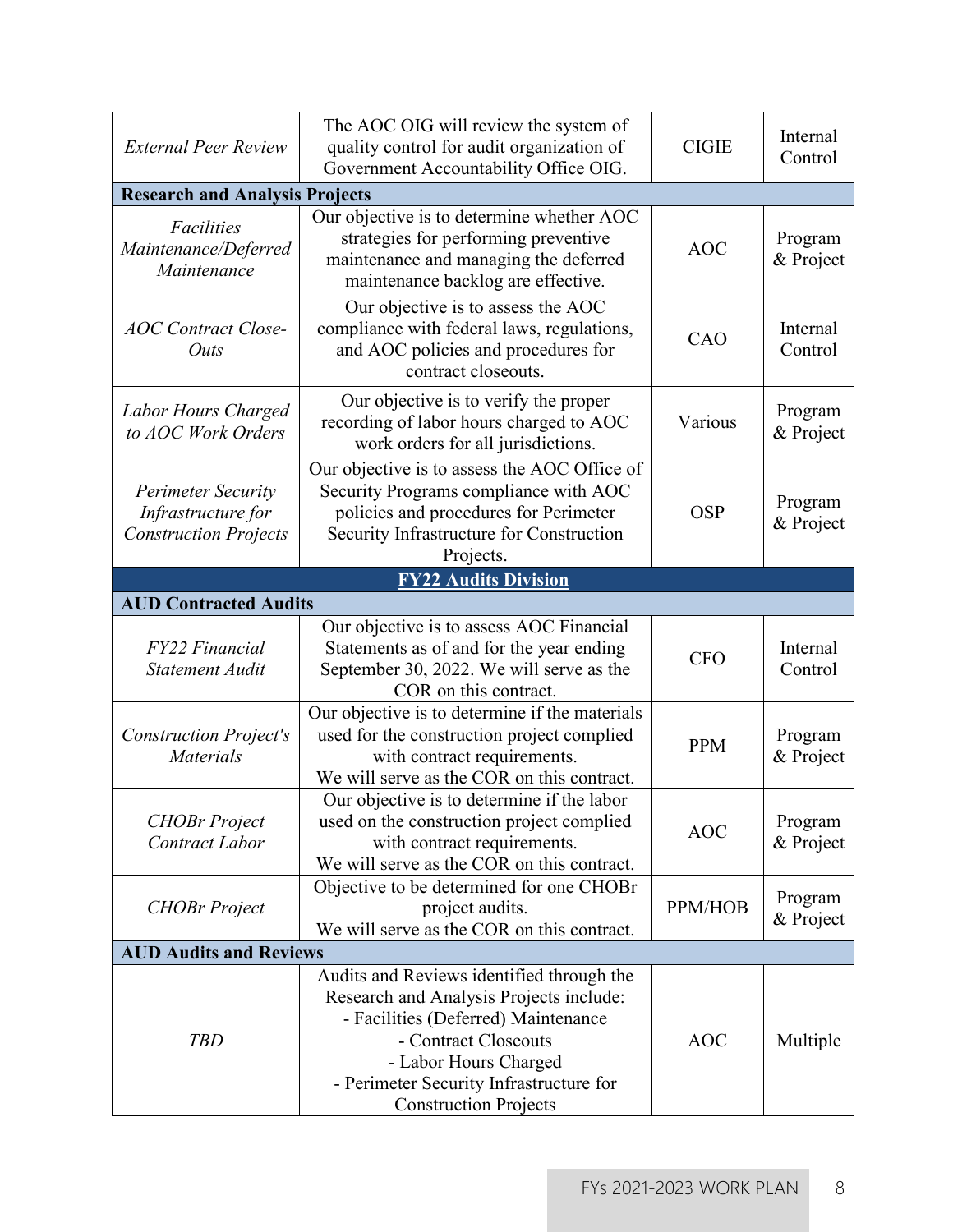<span id="page-8-0"></span>

| <b>Research and Analysis Projects</b> |                                            |            |           |
|---------------------------------------|--------------------------------------------|------------|-----------|
|                                       | Research and Analysis Projects for 3 to 4  |            |           |
|                                       | programs or program components to          |            |           |
| <b>TBD</b>                            | identify potential weakness or risk of     | Various    | Multiple  |
|                                       | weakness within AOC's programs or          |            |           |
|                                       | program components                         |            |           |
|                                       | <b>FY23 Audits Division</b>                |            |           |
| <b>AUD Contracted Audits</b>          |                                            |            |           |
|                                       | Our objective is to assess AOC Financial   |            |           |
| FY23 Financial                        | Statements as of and for the year ending   | <b>CFO</b> | Internal  |
| <b>Statement Audit</b>                | September 30, 2023. We will serve as the   |            | Control   |
|                                       | COR on this contract.                      |            |           |
|                                       | Our objective is to determine if the labor |            |           |
| Laborers Used on the                  | used on the construction project complied  | <b>PPM</b> | Program   |
| <b>Construction Project</b>           | with contract requirements.                |            | & Project |
|                                       | We will serve as the COR on this contract. |            |           |
|                                       | Objective to be determined for two CHOBr   |            | Program   |
| <b>CHOBr</b> Project                  | project audits.                            | PPM/HOB    | & Project |
|                                       | We will serve as the COR on this contract. |            |           |
| <b>AUD Audits and Reviews</b>         |                                            |            |           |
|                                       | Audits and Reviews identified through the  |            |           |
|                                       | Research and Analysis Projects include:    |            |           |
|                                       | - Facilities (Deferred) Maintenance        |            |           |
| <b>TBD</b>                            | - Contract Closeouts                       | <b>AOC</b> | Multiple  |
|                                       | - Labor Hours Charged                      |            |           |
|                                       | - Perimeter Security Infrastructure for    |            |           |
|                                       | <b>Construction Projects</b>               |            |           |
| <b>Research and Analysis Projects</b> |                                            |            |           |
|                                       | Research and Analysis Projects for 3 to 4  |            |           |
|                                       | programs or program components to          |            |           |
| <b>TBD</b>                            | identify potential weakness or risk of     | Various    | Multiple  |
|                                       | weakness within AOC's programs or          |            |           |
|                                       | program components                         |            |           |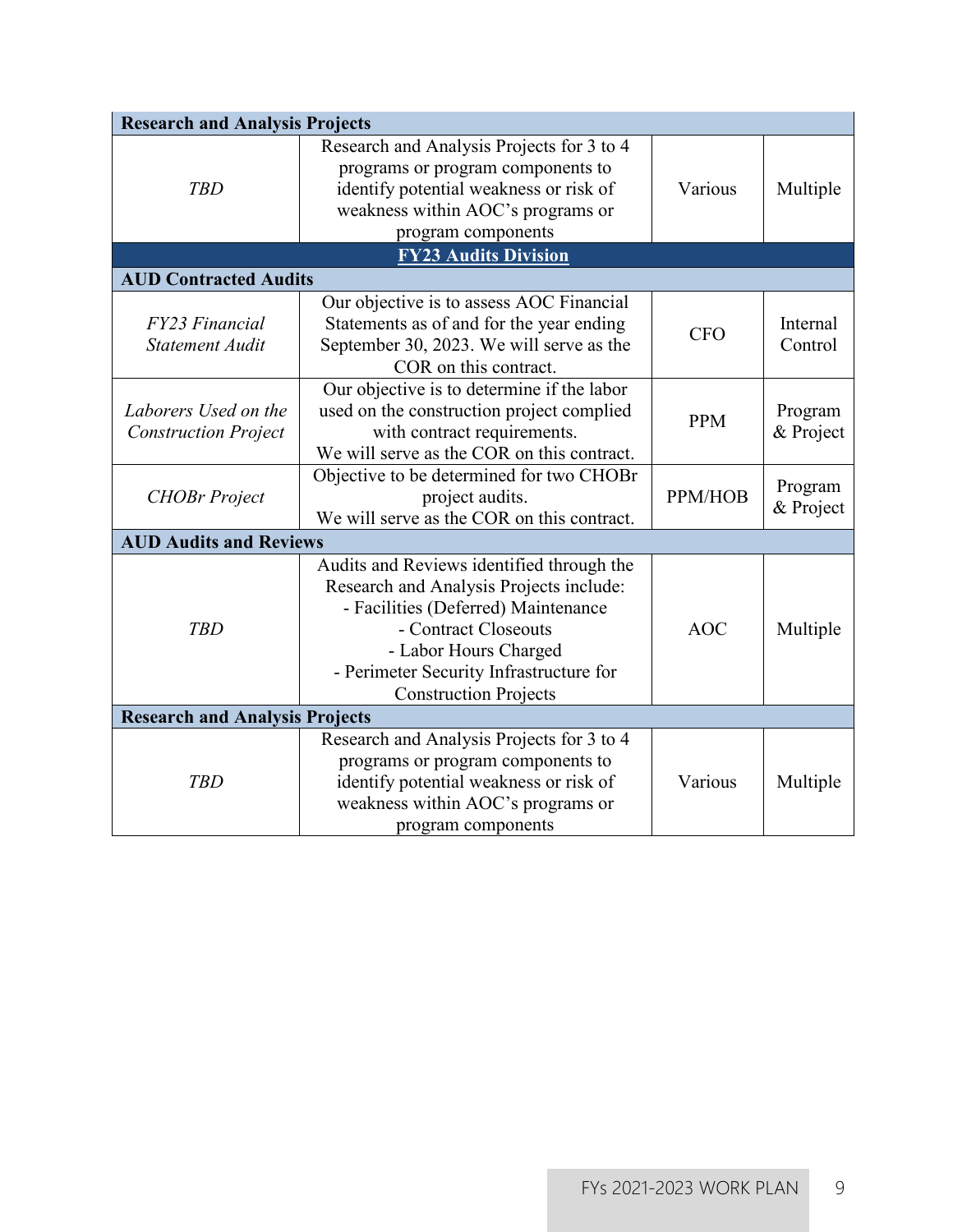#### **Inspections and Evaluations Division**

The Inspections and Evaluations Division (I&E) conducts independent and objective analyses of AOC programs and operations. These management and programmatic evaluations are intended to provide insight into issues of concern to the AOC, Congress and the American public. I&E blends multidisciplinary analytic skills to:

- Analyze patterns, policies and practices that contribute to waste and abuse of tax dollars and other funds and resources under the control of the AOC;
- Develop reports with a focus on thematic and systemic issues;
- Proactively examine resource management and management controls; and
- <span id="page-9-0"></span>• Conduct special reviews.

| <b>FY21 Inspections &amp; Evaluations Division</b>                  |                                                                                                                                                                                                                                                                                                                   |                                       |                                |
|---------------------------------------------------------------------|-------------------------------------------------------------------------------------------------------------------------------------------------------------------------------------------------------------------------------------------------------------------------------------------------------------------|---------------------------------------|--------------------------------|
| <b>Title</b>                                                        | <b>Objective</b>                                                                                                                                                                                                                                                                                                  | $\triangle$ OC<br><b>Jurisdiction</b> | <b>Risk</b><br><b>Category</b> |
| Evaluation of the<br>AOC's Vehicle<br>Inventory<br>Program          | To determine if adequate mechanisms and<br>controls are in place to account for the AOC's<br>vehicle fleet, -Determine usage rate of<br>vehicles.                                                                                                                                                                 | CAO                                   | Program &<br>Project           |
| <b>External Peer</b><br>Review of AOC<br>OIG I&E<br><b>Function</b> | The Equal Employment Opportunity<br>Commission OIG will review our I&E program<br>to determine if our internal policies and<br>procedures align with Blue Book standards and<br>if our final report products complied with the<br>covered Blue Book standards and associated<br>internal policies and procedures. | <b>OIG</b>                            | Internal<br>Control            |
| Evaluation on<br><b>AOC's Employee</b><br>Settlement<br>Process     | To review the AOC's procedures for<br>determining AOC settlement amounts paid out<br>to separating employees versus litigation, and<br>determine if amounts are reasonable in<br>comparison to inherent risk posed to the<br>agency                                                                               | <b>AOC</b>                            | Legal $&$<br>Compliance        |
| <b>FY22 Inspections &amp; Evaluations Division</b>                  |                                                                                                                                                                                                                                                                                                                   |                                       |                                |
| Evaluation of<br>AOC's<br><i>Appropriations</i><br>Process          | To determine how AOC jurisdictions receive<br>operating funds and identify the impact of the<br>current process.                                                                                                                                                                                                  | Congress                              | Legal $&$<br>Compliance        |
| Evaluation of<br><b>AOC's Travel</b><br>Program                     | To review the AOC's travel policy and<br>functionality of SATO travel system, and<br>determine if reasonable changes can be made<br>to the program that promote cost savings                                                                                                                                      | CAO                                   | Program &<br>Project           |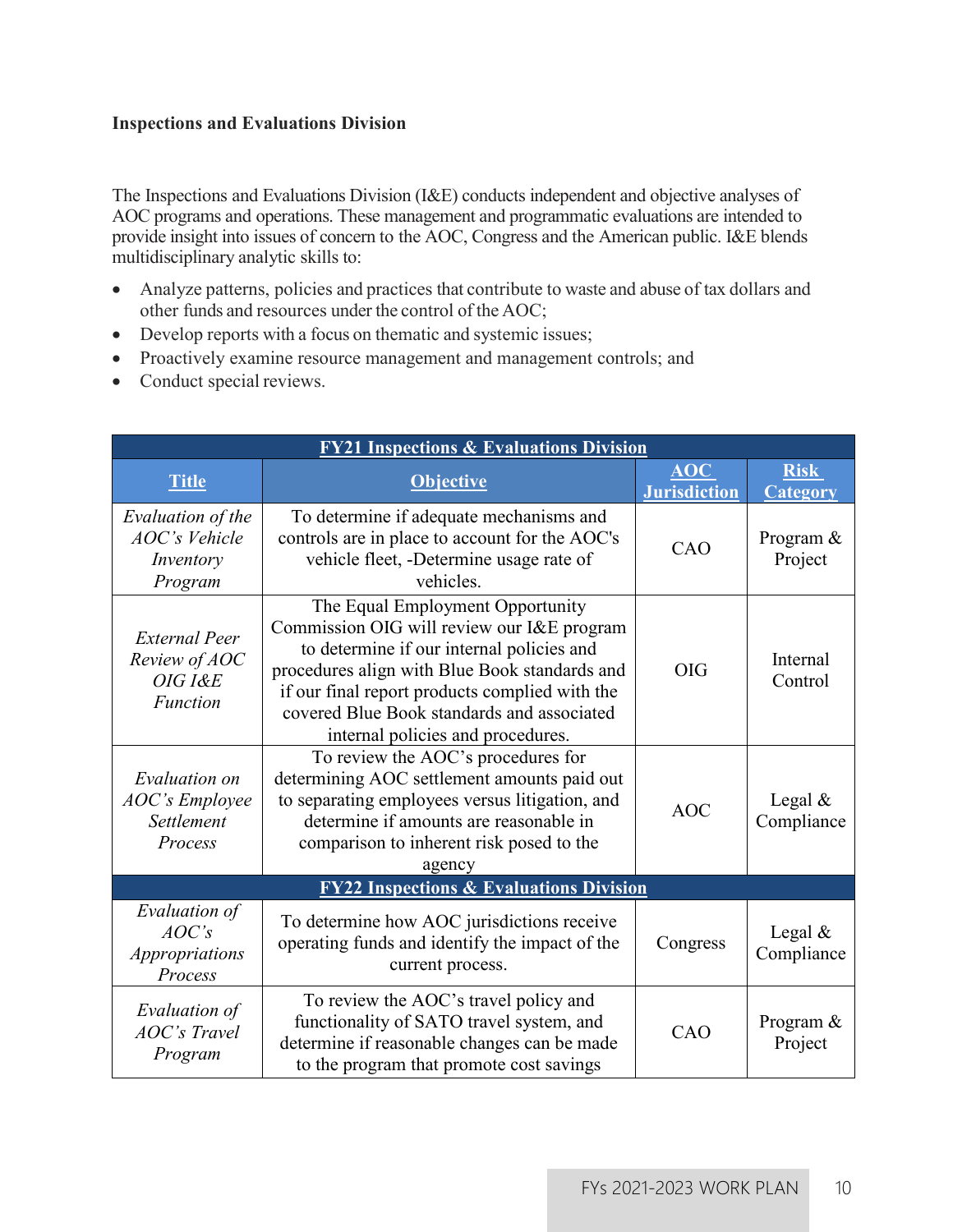| Evaluation of<br><b>AOC's Security</b><br><b>Badging Process</b>    | To assess the badging process for AOC<br>employees and contractors and determine if<br>vulnerabilities exist within the program.                                                                                                                                                                                       | CAO          | Program &<br>Project     |
|---------------------------------------------------------------------|------------------------------------------------------------------------------------------------------------------------------------------------------------------------------------------------------------------------------------------------------------------------------------------------------------------------|--------------|--------------------------|
|                                                                     | <b>FY23 Inspections &amp; Evaluations Division</b>                                                                                                                                                                                                                                                                     |              |                          |
| <b>External Peer</b><br>Review                                      | The AOC OIG will review the Consumer<br>Product Safety Commission's I&E program to<br>determine if their internal policies and<br>procedures align with Blue Book standards and<br>if their final report products complied with the<br>covered Blue Book standards and associated<br>internal policies and procedures. | <b>CIGIE</b> | Legal $&$<br>Compliance  |
| Evaluation of the<br><b>AOC's Dispute</b><br>Resolution<br>Program  | To examine the AOC's investigative process<br>for dispute resolution and determine if the<br>program uses investigative standards.                                                                                                                                                                                     | <b>AOC</b>   | Legal $&$<br>Compliance  |
| Evaluation of the<br>AOC's<br>Workforce<br><b>Planning Efforts</b>  | To determine the extent to which the AOC<br>HCMD are effectively implementing AOC<br>workforce planning activities in accordance<br>with AOC policies and procedures.                                                                                                                                                  | <b>AOC</b>   | Strategic                |
| Evaluation of<br>AOC's WebTA<br><i>System</i>                       | To assess the AOC's process for recording<br>time and attendance of its employees, and<br>determine if the web-application is appropriate<br>for employees on shift work.                                                                                                                                              | <b>AOC</b>   | Human<br>Capital         |
| <b>OIG</b> Challenges<br>Encountered<br>since the IG Act<br>of 2016 | To identify common issues/ challenges<br>currently experienced by the OIG community<br>concerning access to information since the<br>Inspector General Empowerment Act of 2016.                                                                                                                                        | <b>CIGIE</b> | Stakeholder<br>Oversight |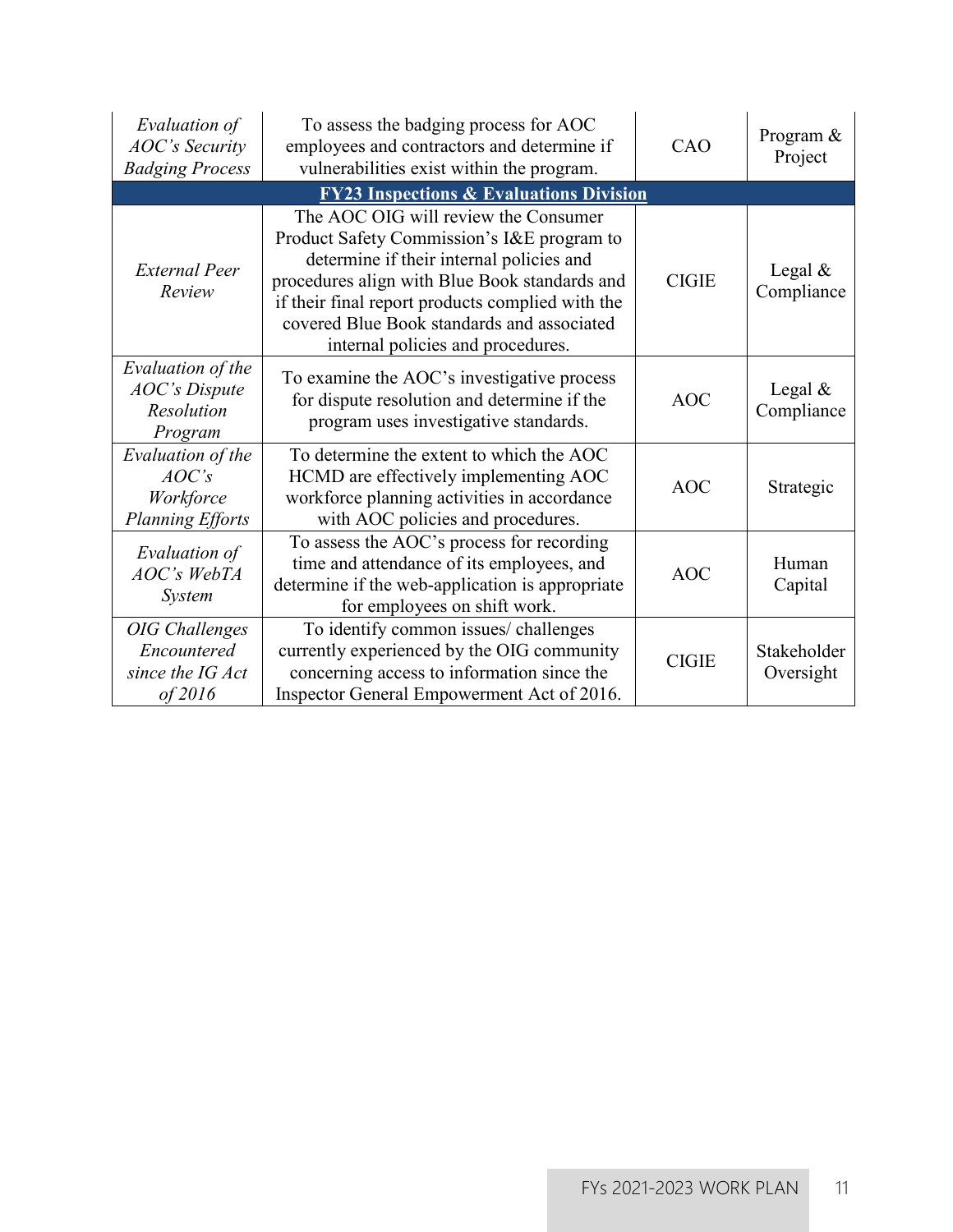#### **Follow-up Division**

The Follow-up Division (FLD) conducts independent and objective analyses of AOC remedies to previous AOC OIG recommendations to assess their completeness, efficiency, effectiveness and applicability. These follow-up assessments are intended to provide insight into if and how well the AOC's remedies to previous recommendations address the condition of the original issue in question. These follow-up assessments can also act as a tool to further assist AOC OIG competencies, standards and capabilities as a continuous learning organization.

| <b>FY21 Follow-up Division</b>    |                                                                                                                                                                                                                   |                                   |                          |
|-----------------------------------|-------------------------------------------------------------------------------------------------------------------------------------------------------------------------------------------------------------------|-----------------------------------|--------------------------|
| Title                             | <b>Objective</b>                                                                                                                                                                                                  | <b>AOC</b><br><b>Jurisdiction</b> | <b>Risk</b><br>Category  |
| <b>FECA</b><br>Follow-Up          | To determine if the AOC has adequately<br>addressed OIG recommendations and<br>investigative notifications regarding the<br>Federal Employee Compensation Act (FECA)<br>accountability and program effectiveness. | CAO                               | Legal $\&$<br>Compliance |
| <b>FY22 Follow-up Division</b>    |                                                                                                                                                                                                                   |                                   |                          |
| Sexual<br>Harassment<br>Follow-up | To determine if the AOC has adequately<br>addressed OIG recommendations and<br>investigative notifications regarding sexual<br>harassment.                                                                        | <b>AOC</b>                        | Human<br>Capital         |
| <b>FY23 Follow-up Division</b>    |                                                                                                                                                                                                                   |                                   |                          |
| Cyber Network<br>Security         | To determine if the AOC has adequately<br>addressed OIG recommendations regarding<br>cyber network security.                                                                                                      | AOC.                              | Cybersecurity            |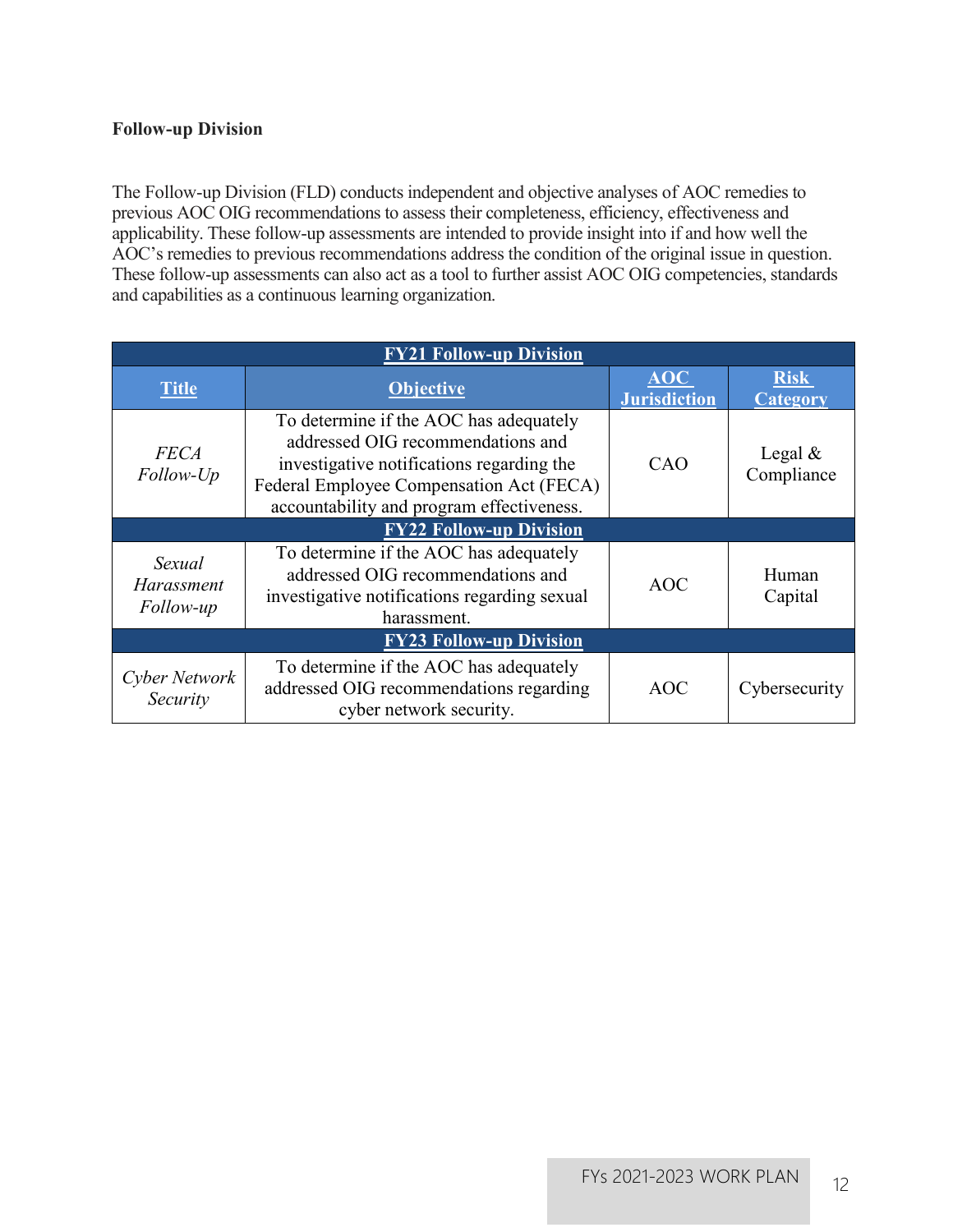#### **Investigations Division**

The Investigations Division (INV) conducts investigations of criminal, civil and administrative violations related to programs and operations of the AOC. Investigations conducted by AOC OIG special agents are usually initiated as a result of allegations received from the following: AOC OIG Hotline, AUD, I&E or FLD referrals, AOC management or employees, other OIGs, other Federal law enforcement agencies, Congress or the public. Criminal and civil investigations are referred to the Department of Justice for prosecution. In addition, investigations may be referred to the AOC, Office of Congressional Workplace Rights or other agencies for administrative or other appropriate action.

#### FYs 21-23 Investigations Division Areas of Emphasis and Preventative Actions

INV's top priorities for FY 2021 through FY 2023 continue to be protecting the integrity of AOC programs and operations through investigations, including procurement fraud, corruption, or other criminal or serious noncriminal employee misconduct, as well as enhancing investigative capabilities in order to identify and deter criminal activity and misconduct.

<span id="page-12-0"></span>To increase OIG's oversight ability, the AOC OIG's data analyst will continue to assist the AOC OIG by assuming a pro-active and risk-based approach, supporting efforts to identify potential vulnerabilities, as well as ongoing investigations. This capability allowsthe AOC OIG to more effectively conduct strategic planning and identify work plan priorities.

The Inspector General is charged with fraud prevention and detection. To meet this objective, INV works with other AOC OIG divisions to identify and refer systemic weaknesses and vulnerabilities to fraud, waste and abuse in AOC systems and programs and recommend corrective actions to help AOC managers address these shortcomings. INV also actively participates in OIG outreach programs by providing fraud awareness briefings to educate AOC employee groups and training classes on potential indicators of fraud.

#### OIG Hotline

INV also maintains the AOC OIG Hotline, a confidential channel for complaints concerning violations of law or regulation, fraud waste and abuse. Complaints to the AOC OIG Hotline have generated numerous successful investigations resulting in criminal, civil and administrative actions. In FY 2020 the hotline processed nearly 36 complaints. Allegations may be reported to the hotline by contacting [https://www.aoc.gov/office-of-inspector-general/hotline-confidential](https://www.aoc.gov/office-of-inspector-general/hotline-confidential-report)[report](https://www.aoc.gov/office-of-inspector-general/hotline-confidential-report) or by calling 1.877.489.8583.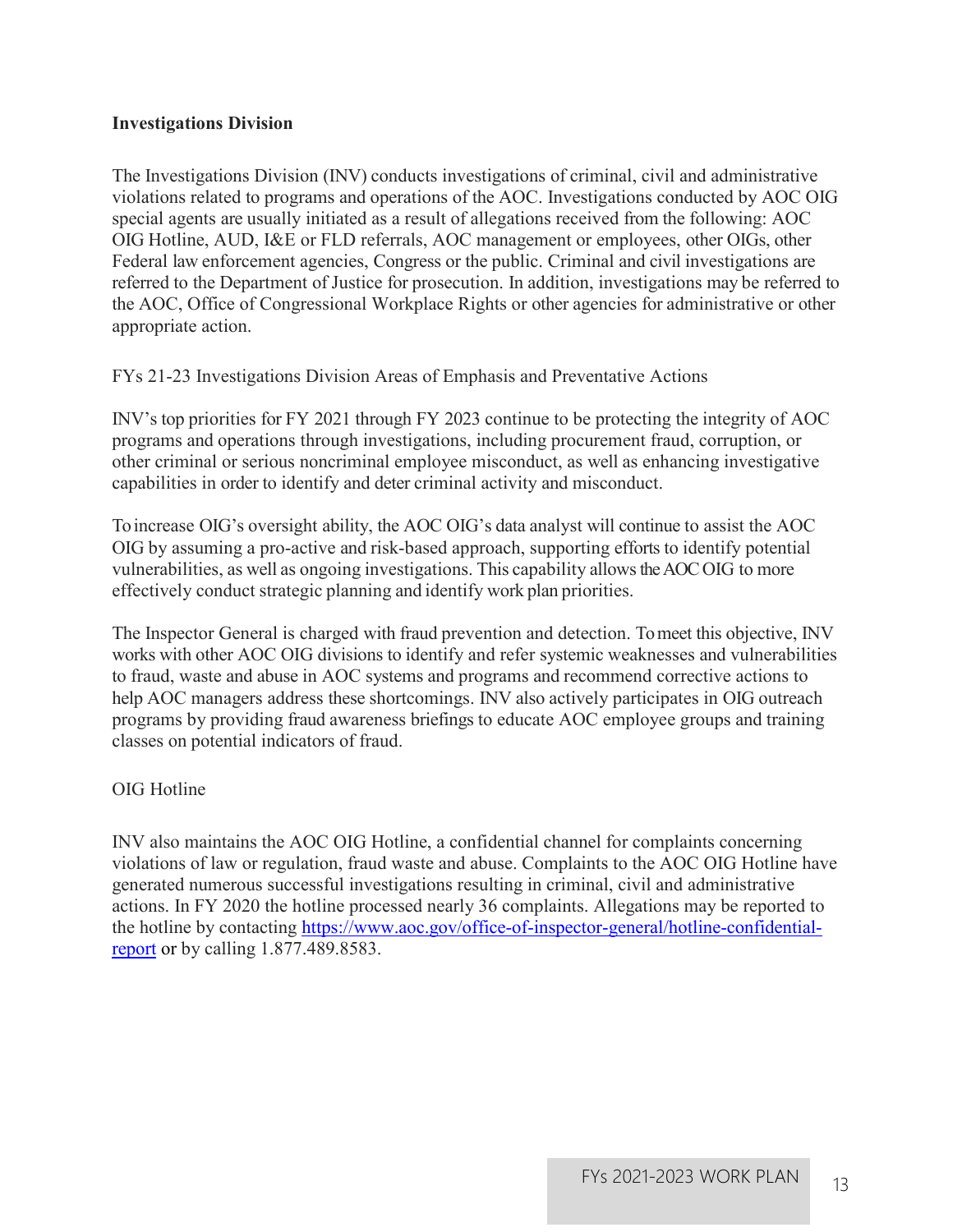| Abbreviation | Definition                                                 |
|--------------|------------------------------------------------------------|
| <b>AOC</b>   | Architect of the Capitol                                   |
| <b>AUD</b>   | <b>Audits Division</b>                                     |
| CAO          | Chief Administrative Officer                               |
| <b>CFO</b>   | <b>Chief Financial Officer</b>                             |
| <b>CHOBr</b> | Cannon House Office Building Renewal Project               |
| <b>CIGIE</b> | Council of Inspectors General for Integrity and Efficiency |
| <b>COR</b>   | <b>Contracting Officer's Representative</b>                |
| <b>FECA</b>  | Federal Employee Compensation Act                          |
| <b>FLD</b>   | Follow-up Division                                         |
| <b>FY</b>    | <b>Fiscal Year</b>                                         |
| <b>HCMD</b>  | Human Capital Management Division                          |
| <b>HOB</b>   | House Office Buildings                                     |
| I&E          | Inspections and Evaluations                                |
| IG           | <b>Inspector General</b>                                   |
| <b>INV</b>   | <b>Investigations Division</b>                             |
| <b>OIG</b>   | Office of Inspector General                                |
| <b>OSP</b>   | Office of Special Projects                                 |
| <b>PPM</b>   | Planning and Program Management                            |
| <b>TBD</b>   | To Be Determined                                           |

## **Appendix A: Abbreviations and Definitions**